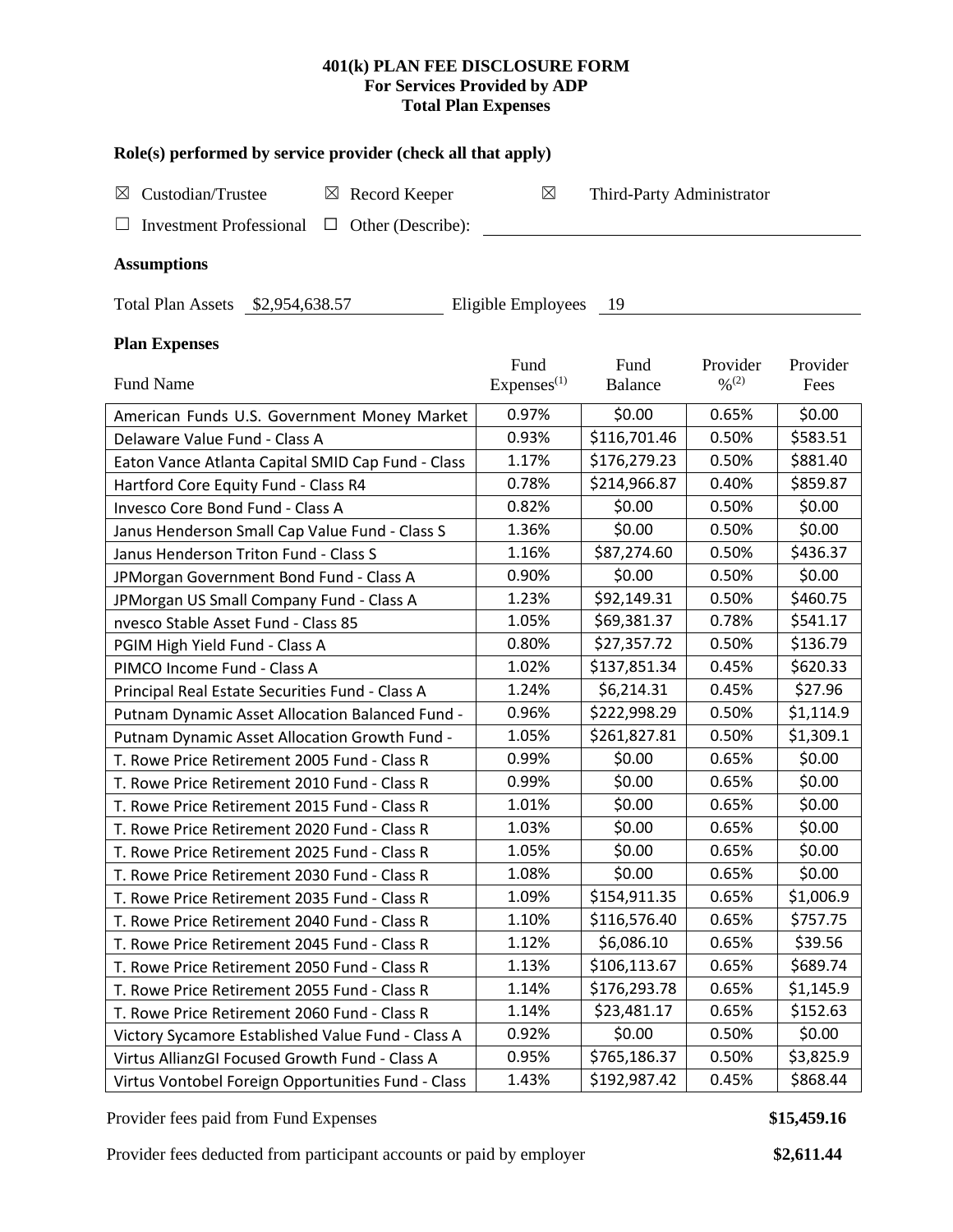### Total ("all-in") plan expenses **\$33,446.82**

(1) Fund Expenses include the fund's expense ratio plus any "wrap" fee charged by the provider. The expense ratio is determined through an annual calculation, where a fund's operating expenses are divided by the average dollar value of its assets under management. Fund Expenses lower investor returns.

(2) Provider % includes revenue sharing paid to the provider by the investment fund or wrap fees added by the provider. These expenses lower investor returns.